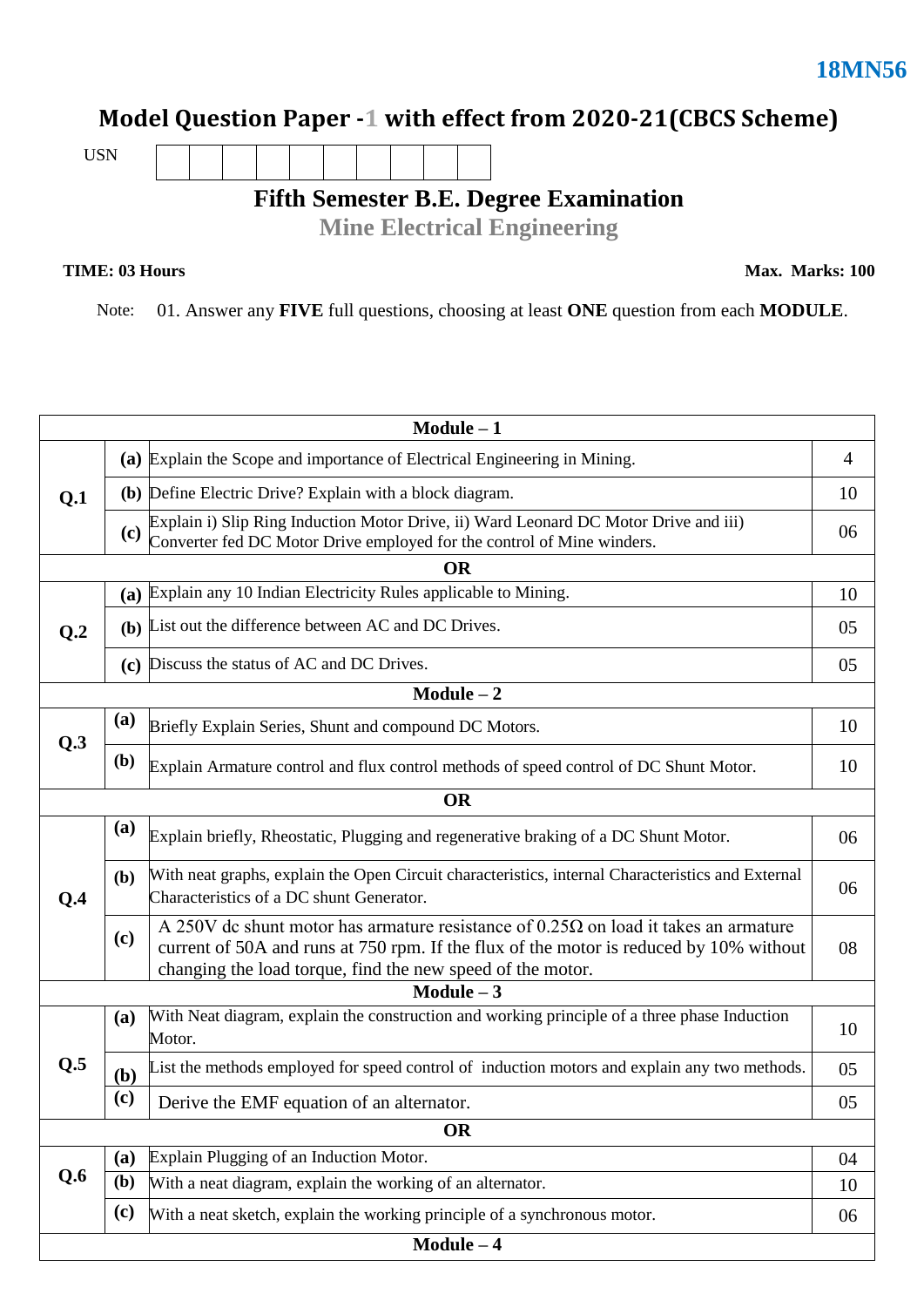## **18MN56**

| Q.7         | (a)          | Explain with a neat diagram, the working principle of Air break Circuit Breaker.                                                                                 |    |  |  |  |  |  |  |
|-------------|--------------|------------------------------------------------------------------------------------------------------------------------------------------------------------------|----|--|--|--|--|--|--|
|             | (b)          | Explain the types of motor enclosures in mining.                                                                                                                 |    |  |  |  |  |  |  |
|             | <b>OR</b>    |                                                                                                                                                                  |    |  |  |  |  |  |  |
| Q.8         | (a)          | Differentiate between Flame Proof apparatus and Intrinsically safe apparatus.                                                                                    |    |  |  |  |  |  |  |
|             | (b)          | Explain the principle of underground Signaling in mining.                                                                                                        |    |  |  |  |  |  |  |
|             | (c)          | Draw a single line diagram of surface power distribution in underground mines. Explain in brief.                                                                 |    |  |  |  |  |  |  |
| Module $-5$ |              |                                                                                                                                                                  |    |  |  |  |  |  |  |
|             | (a)          | Define i. Reflectance, ii. Steradian, iii. Candel power, iv. Luminous intensity, v. Illuminance, vi.<br>MHCP, vii. MHSP, viii. Glare, ix. Lumen, x. Solid Angle. |    |  |  |  |  |  |  |
| Q.9         | (b)          | Explain the standards for mine lighting at different places in a mine.                                                                                           | 10 |  |  |  |  |  |  |
|             | <b>OR</b>    |                                                                                                                                                                  |    |  |  |  |  |  |  |
|             | (a)          | Write a note on LED Lighting, giving its advantages over other types of lighting.                                                                                |    |  |  |  |  |  |  |
| Q.10        | ( <b>b</b> ) | Write a note on general lighting in underground and surface mines.                                                                                               |    |  |  |  |  |  |  |
|             |              |                                                                                                                                                                  |    |  |  |  |  |  |  |